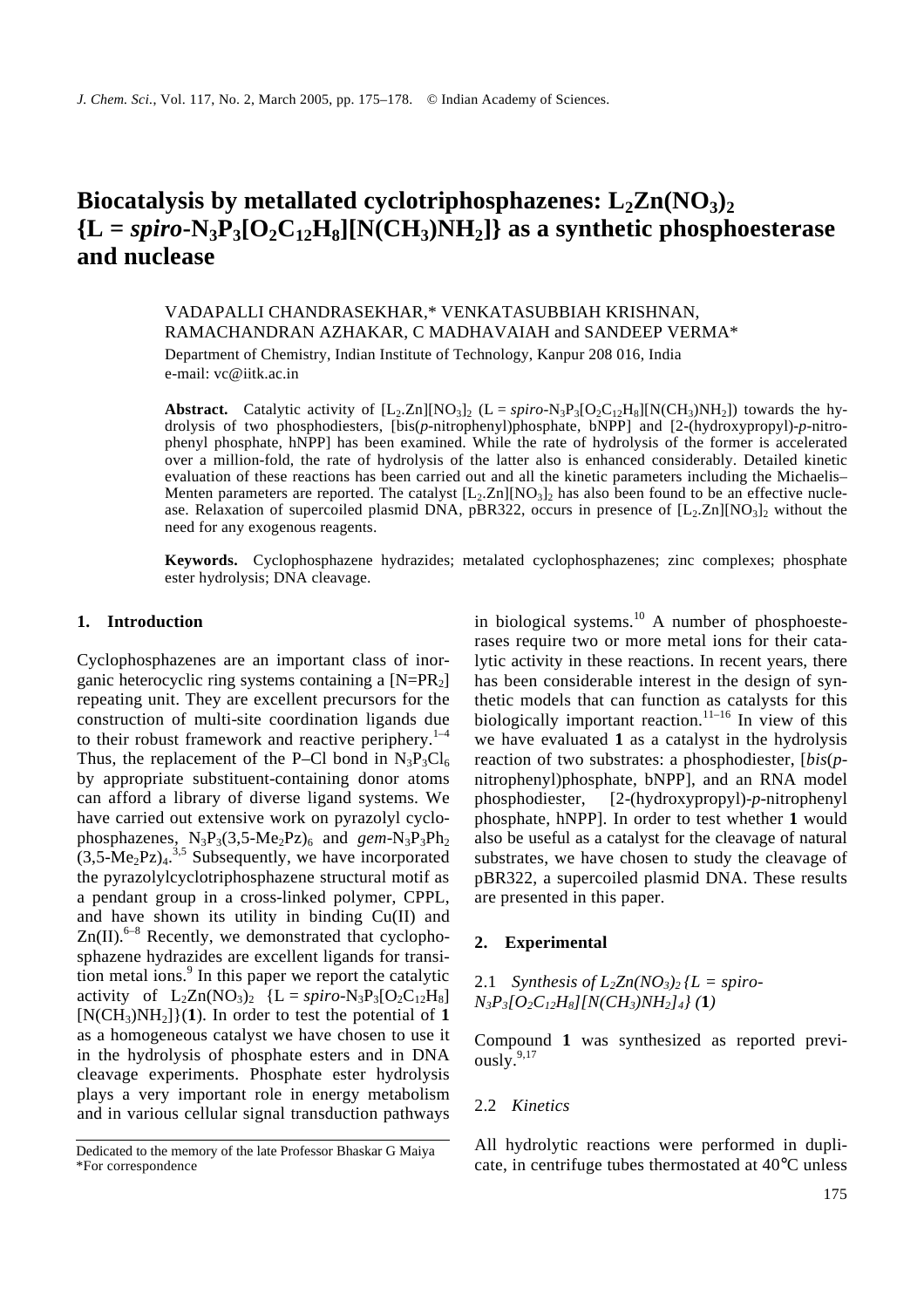otherwise mentioned. The assay mixture contained 3 ml of the substrate prepared in 0⋅01 M N-ethylmorpholine (pH 8⋅0), in 80% aqueous buffer (20% DMF). The reference cell contained substrate solution without compound **1** to correct the background hydrolysis. The concentration of compound **1** was kept at 1 mM for all assays. Control experiments revealed that unmetalated ligand failed to assist phosphate ester cleavage reaction. The progress of cleavage reactions was monitored spectrophotometrically (Shimadzu UV-160) from the time-dependent release of *p*-nitrophenolate anion ( $l_{\text{max}} = 400 \text{ nm}$ ,  $\hat{a} = 1.65 \times 10^4 \,\mathrm{M}^{-1} \,\mathrm{cm}^{-1}$ ). Michaelis–Menten parameters were determined using the corresponding Lineweaver–Burk plots. Pseudo-first-order rate constants were obtained from ln*A*∝/*A*∝–*A<sup>t</sup>* vs time plots. All hydrolytic reactions were performed at least over eight half-lives for each of the substrates.

#### 2.3 *pBR322 hydrolysis assay*

All cleavage reactions were performed in 20 *ì*l of sodium cacodylate buffer (10 mM, pH 7⋅5, 35°C). Supercoiled pBR322 (0⋅16 g) and compound **1** (1 mM) were mixed and incubated at 35°C. The reactions were terminated by adding gel-loading buffer (100 mM EDTA, 50% glycerol in Tris-HCl, pH 8⋅0, 5 *ì*l) followed by arresting the reaction in liquid nitrogen and storing at –20°C. Samples (6 *ì*l) were loaded on 0⋅7% agarose gel containing ethidium bromide (1 *ì*g/1 ml) and electrophoresced for 1 h at constant current (70 mA), in 0⋅5 × TBE (*tris*(hydroxymethyl)aminomethane : triboric acid : EDTA (1 : 1 : 0⋅2)) buffer. The gel was destained for 4 h in distilled water before imaging on PC-interfaced Bio-Rad Gel Documentation System 2000.

## **3. Results and discussion**

## 3.1 *Hydrolysis studies of bNPP and hNPP with L2Zn (***1***)*

Reaction of  $N_3P_3[O_2C_{12}H_8][N(CH_3)NH_2]_4$  (L) with Zn(NO<sub>3</sub>)<sub>2</sub> afforded [L<sub>2</sub>Zn][NO<sub>3</sub>]<sub>2</sub> (1). Synthesis and structural characterization of **1** have been reported by us previously. $9,17$  Two molecules of the cyclophosphazene hydrazide are involved in coordination to the metal ion. Each cyclophosphazene binds to the zinc ion through a ring nitrogen atom and two non-geminal  $NH<sub>2</sub>$  (hydrazine) nitrogen atoms. The coordination geometry around zinc is approximately octahedral. The full details of the X-ray crystal structure of 1 are found elsewhere.<sup>9</sup> The molecular structure of the compound is as shown in chart 1.

The hydrolysis reactions of two model substrates, *bis*(*p*-nitrophenyl)phosphate (bNPP) and 2-hydroxypropyl-*p*-nitrophenyl phosphate (hNPP) (chart 2) were studied to screen the utility of **1** in phosphoesterase activity. While bNPP is a model for the phosphodiester substrate, hNPP is a phosphodiester as well as an RNA model in that the 2′–OH position of the latter is structurally mimicked. Hydrolysis of these substrates aided by **1** was done in 80% aqueous (20% DMF) 0⋅01 M N-ethylmorpholine buffer at pH 8⋅0, by the time-dependent release of *p*-nitrophenolate anion at 400 nm ( $e = 1.65 \times 10^4 \,\mathrm{M}^{-1} \,\mathrm{cm}^{-1}$ ).

Rate constants for the hydrolysis of these substrates by **1** were determined under pseudo-first-order conditions. The hydrolysis proceeded with remarkable rate enhancements for bNPP and hNPP over the respective uncatalysed reactions. We used 10 mM of bNPP and 3 mM of hNPP as substrate concentrations to determine the pseudo-first-order rate constants. The pseudo-first-order rate constants  $(k_{obs})$  were determined from ln*A*∝/*A*∝–*A<sup>t</sup>* versus time plots (figures 1 and 2). For bNPP, a 2-million fold rate enhance-



**Chart 1.** The molecular structure of the compound **1**.



**Chart 2.** Structures of bNPP and hNPP.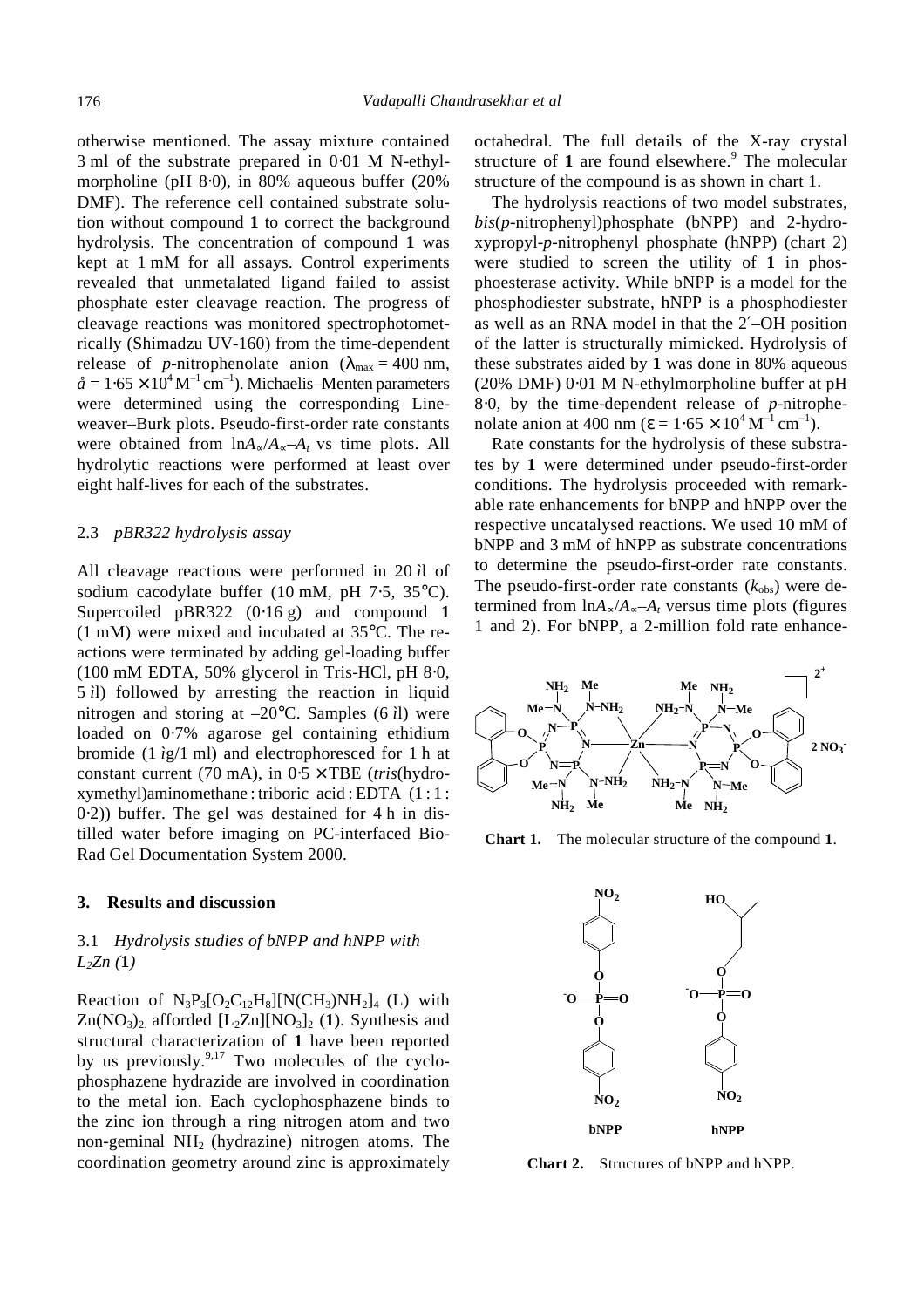ment was observed in comparison to the uncatalysed reaction. These results compare well with the synthetic phosphotases (for the hydrolysis of bNPP).<sup>18–20</sup> The rate enhancement for hNPP, was  $4 \times 10^3$  times that of the uncatalysed reaction (table 1).

The Michaelis–Menten constant (*Km*), maximal velocities ( $V_{\text{max}}$ ) and turnover number ( $k_{cat}$ ) were derived for both the substrates from the corresponding Lineweaver–Burk plots, 1/[*S*] vs 1/*V<sup>i</sup>* (figures 3 and 4). Kinetics for the hydrolysis of bNPP and hNPP were determined in 80% N-ethylmorpholine buffer (pH 8⋅0) (20% DMF) at 40 $\degree$ C and 30 $\degree$ C respectively. The other experimental conditions relating to the data plotted in these figures are summarized in table 2. The  $K_m$ ,  $V_{\text{max}}$ , and  $k_{cat}$  for bNPP hydrolysis were



**Figure 1.** Plot of  $\ln A_{\infty}/A_{\infty}-A_t$  vs time for the hydrolysis of bNPP.



**Figure 2.** Plot of  $\ln A_{\infty}/A_{\infty}-A_t$  vs time for the hydrolysis of hNPP.

Table 1. Pseudo-first-order rate constants<sup>a</sup> for bNPP and hNPP hydrolysis catalyzed by **1**.

| Substrate   | $k_{obs}$ (min <sup>-1</sup> ) | $k_{uncat}$ (min <sup>-1</sup> ) | $k_{rel}$             |
|-------------|--------------------------------|----------------------------------|-----------------------|
| <b>bNPP</b> | $1.492 \times 10^{-3}$         | $7.8 \times 10^{-10}$            | $1.923 \times 10^{6}$ |
| hNPP        | $7.999 \times 10^{-3}$         | $1.979 \times 10^{-6}$           | $4.042 \times 10^{3}$ |

<sup>a</sup>All hydrolytic reactions were performed in duplicate in 0⋅01 M 80% aqueous N-ethylmorpholine buffer (pH = 8⋅0) (20% DMF), in centrifuge tubes thermostatted at 40°C for bNPP and 30°C for hNPP. Concentration of bNPP was 10 mM, hNPP was 3 mM and of **1** was 1 mM and the total reaction volume was 3 ml. Reference cell contained substrate solution without **1**

4⋅28 mM,  $3.55 \times 10^{-5}$  mM min<sup>-1</sup> and  $3.52 \times 10^{-5}$  min<sup>-1</sup>. The corresponding values for hNPP hydrolysis were found to be 1.09 mM,  $29.15 \times 10^{-4}$  mM min<sup>-1</sup> and  $29.24 \times 10^{-4}$  min<sup>-1</sup> respectively (table 2).

To determine the effect of pH over bNPP hydrolysis, a broad range of pH was used in the hydrolysis experiments. Figure 5 (pH vs  $k_{obs}$ ) clearly indicates that the rate of reaction slowly increases with increase in the pH of the buffer, with the maximum rate being attained at pH 8⋅3. Subsequently, the rate decreases with increasing the pH, and the overall plot resembles a bell shape curve.  $21-23$ 

The efficient catalytic activity of **1** towards the model phosphate esters prompted us to evaluate its

Table 2. Michaelis–Menten parameters<sup>a</sup> for bNPP and hNPP substrates with **1**.

| Substrate   | $K_m$ (mM) | $V_{max}$ (mM min <sup>-1</sup> ) | $k_{cat}$ (min <sup>-1</sup> ) |
|-------------|------------|-----------------------------------|--------------------------------|
| <b>bNPP</b> | 4.28       | $3.55 \times 10^{-5}$             | $3.52 \times 10^{-5}$          |
| hNPP        | 1.09       | $29.15 \times 10^{-4}$            | $29.24 \times 10^{-4}$         |

<sup>a</sup>All hydrolytic reactions were performed in duplicate in 0⋅01 M, 80% N-ethylmorpholine buffer (pH = 8⋅0) (20% DMF), in centrifuge tubes thermostatted at 40°C for bNPP and 30°C for hNPP hydrolysis. Concentrations for bNPP were 3–10 mM, and for hNPP concentrations were 0⋅31– 0⋅72 mM, concentration of **1** was 1 mM in 3 ml of total reaction volume. The reference cell contained substrate solution without **1** for correcting the background hydrolysis



**Figure 3.** Lineweaver–Burk plot for bNPP hydrolysis.



**Figure 4.** Lineweaver–Burk plot for hNPP hydrolysis.